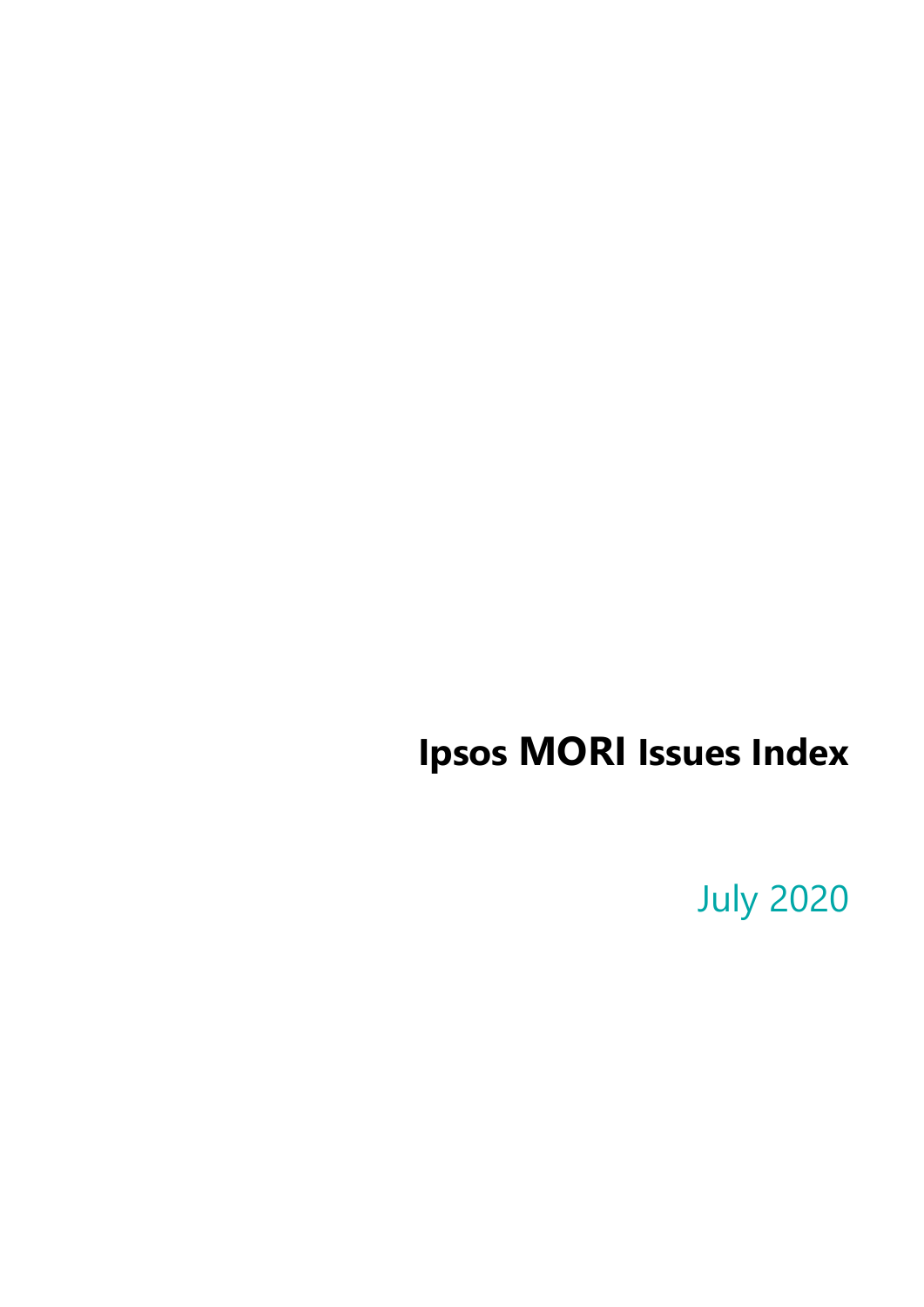# **Technical Note**

This month's Issues Index has been conducted over the phone, a methodology change which has been in place since the April 2020 wave. The Coronavirus pandemic mean face-to-face fieldwork is currently not an option for public opinion polling. Mode effects should be kept in mind when comparing the new data points with previous months.

Ipsos MORI interviewed a representative sample of 1,018 adults aged 18+ across Great Britain. Interviews were conducted by telephone between 31 July and 5 August 2020. The data is weighted to match the profile of the population.

Where percentages do not sum to 100, this may be due to computer rounding, the exclusion of "don't know" categories, or multiple answers. An asterisk (\*) denotes any value of less than half a per cent, but more than zero.

© Ipsos MORI/Polls2020 July 2020